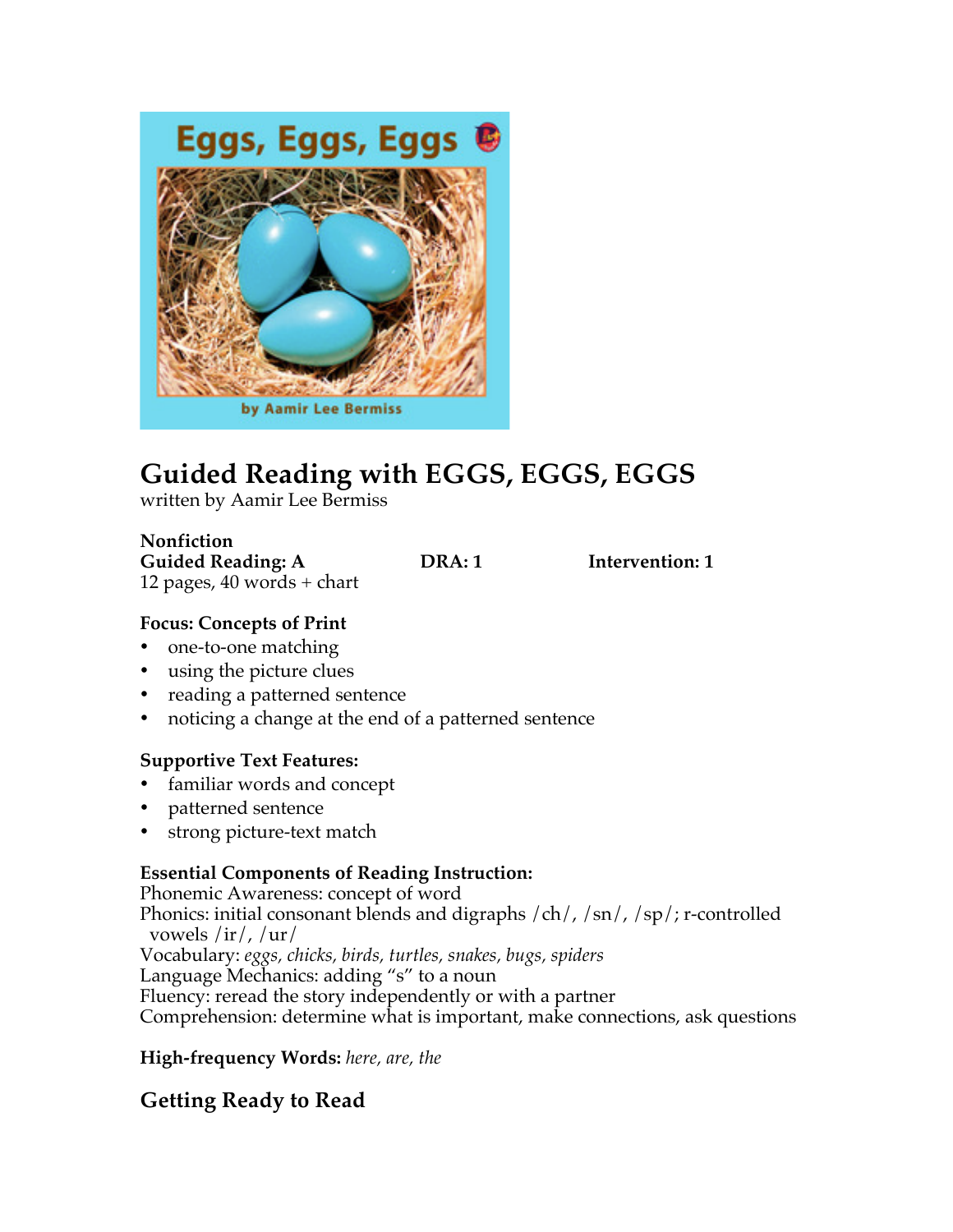**1.** Introduce the concept and vocabulary by asking open-ended questions:

- What do you know about eggs?
- Tell me the names of some animals that you think might hatch from eggs. If necessary, explain what the word *hatch* means.
- What colors are the eggs you have seen?

**2.** Connect children's past experiences with the story and vocabulary:

- Hold the book, calling children's attention to the title. Read: "*Eggs, Eggs, Eggs.*"
- § Ask children to predict what animals might hatch from the eggs on the cover.
- Show the back cover and read the copy. Ask children to compare the eggs on the back cover to the eggs on the front cover.
- Have children predict some words they might read in the story.
- Give children the book and have them look at the photographs.
- Ask them to look for the different animals that come from eggs.
- **3.** Remind children of the strategies they know and can use with unfamiliar words:
	- Ask them, "What will you do if you come to a word you don't know?"
	- Encourage children to look at the photographs and the beginning sound of the word.

**4.** Be aware of the following book/text features:

- § The book contains familiar words: *chicks, birds, turtles, snakes, bugs*.
- The text is below the photograph on each page.
- There is a patterned sentence: "Here are the \_\_\_."
- Only one word changes on each page.
- The last page is a visual chart that shows all the animals and the eggs from which they hatch, including those shown on the title page.

## **Reading the Book**

**1.** Set a purpose by telling children to read the book to find out what animals hatch from eggs.

**2.** Have children read quietly but out loud. Each child should be reading at his or her own pace. Children should not read in chorus. Listen to children as they read by leaning close or bending down beside each child.

**3.** Look for these reading behaviors during the first reading:

- § Do the words children say match the printed words in the book? (voice-toprint match)
- Do children look at the photographs before or after they read the text?
- § What do they do if they encounter an unfamiliar word? (appeal to you, try a strategy)
- Do their eyes go up to the photo before reading the new word in the pattern?
- § Are they saying the initial sounds of words before saying the whole word?
- Are they saying the individual letter sounds  $\frac{\frac{1}{c}}{\frac{1}{c}}$  /  $\frac{1}{c}$  /  $\frac{1}{c}$  /  $\frac{1}{c}$  /  $\frac{s}{s}$  or blending the sounds?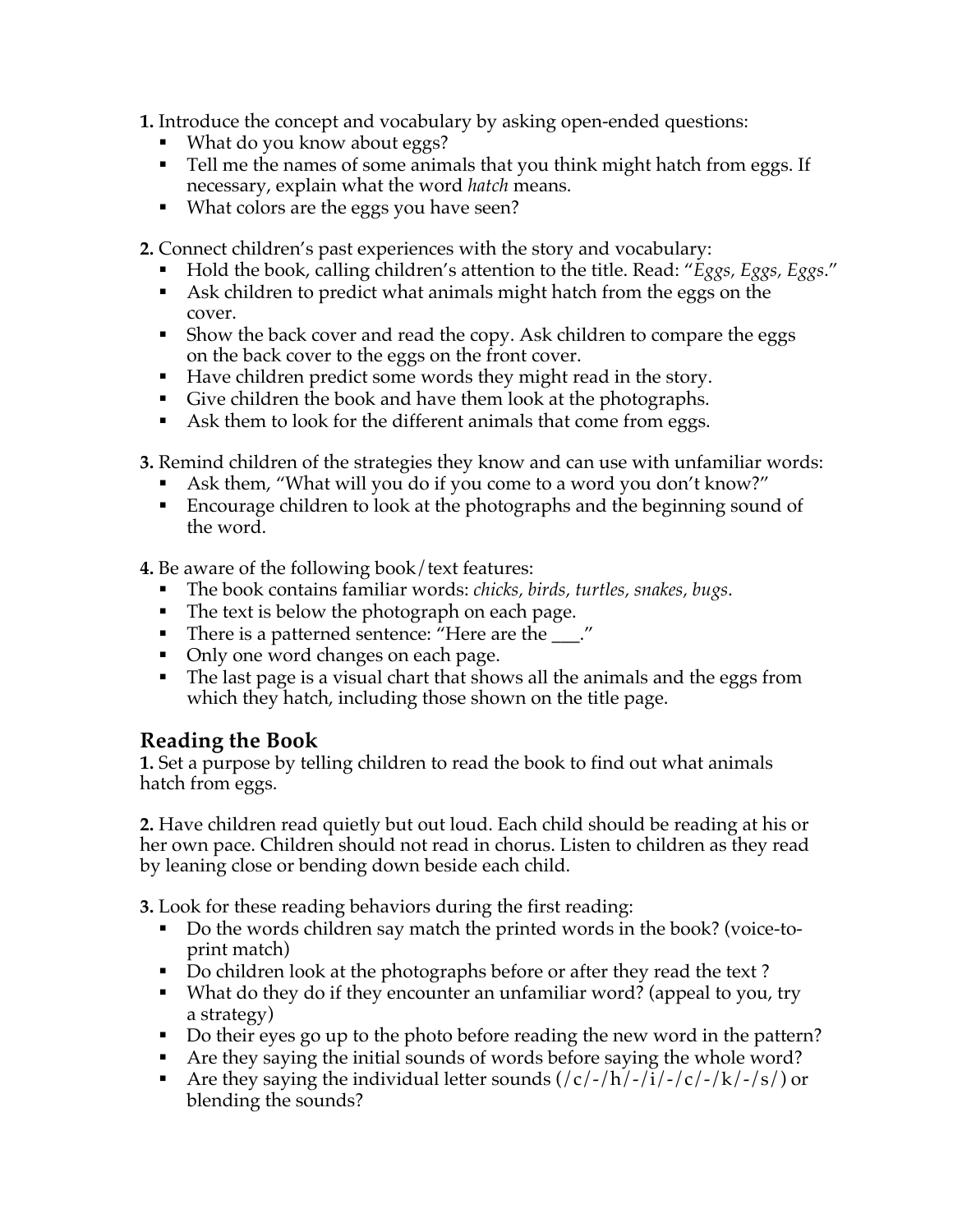- Do they reread if they come to an unfamiliar or unknown word?
- Have they self-corrected any mistakes?
- Is there any inflection or speech-like sounds to their reading?
- Have they responded with a laugh or other sound as they read the text?
- § Do they make comments as they read?

**4.** As children read, suggest a reading strategy if they are struggling: "Try looking at the photograph to make sense of the print." Encourage children to take a guess or use the beginning letter sound.

**5.** Possible teaching points to address based on your observations:

- Review using the photograph to help with each new word.
- § Review using initial consonant blends and digraphs, and r-controlled vowels to read new words.
- § Model how to reread the sentence if it does not sound right or make sense.
- Call attention to all the high-frequency words children have learned and used.
- Provide help with reading two-syllable words.
- Talk about how an "s" is sometimes added to the end of a word to show more than one (*eggs, chicks, birds,* etc.).
- Make sure children understand that the animals shown on the right-hand page hatch from the types of eggs shown on the left-hand page.

## **After the First Reading**

**1.** Have children confirm their predictions and talk about what animals hatch from eggs.

**2.** Discuss the differences among the eggs. Talk about size, color, shape, and where eggs are laid.

**3.** Ask children to name other animals that they think hatch from eggs. Record their ideas on a chart and use the list for the Science activity below to find out about other animals that hatch from eggs.

**4.** Revisit the photographs on the front and back covers and ask children if they remember what kind of animals hatch from the blue eggs on the front and the brown eggs on the back. After children respond, they can check their answers against the pages in the book.

**5.** Focus children's attention on the photographs on the first page (title page) of the book. What animals are shown there? Where in the book can children check to see if they are right?

**6.** Talk about how the chart on the last page provides the reader with a summary of the information in the book.

## **Second Reading**